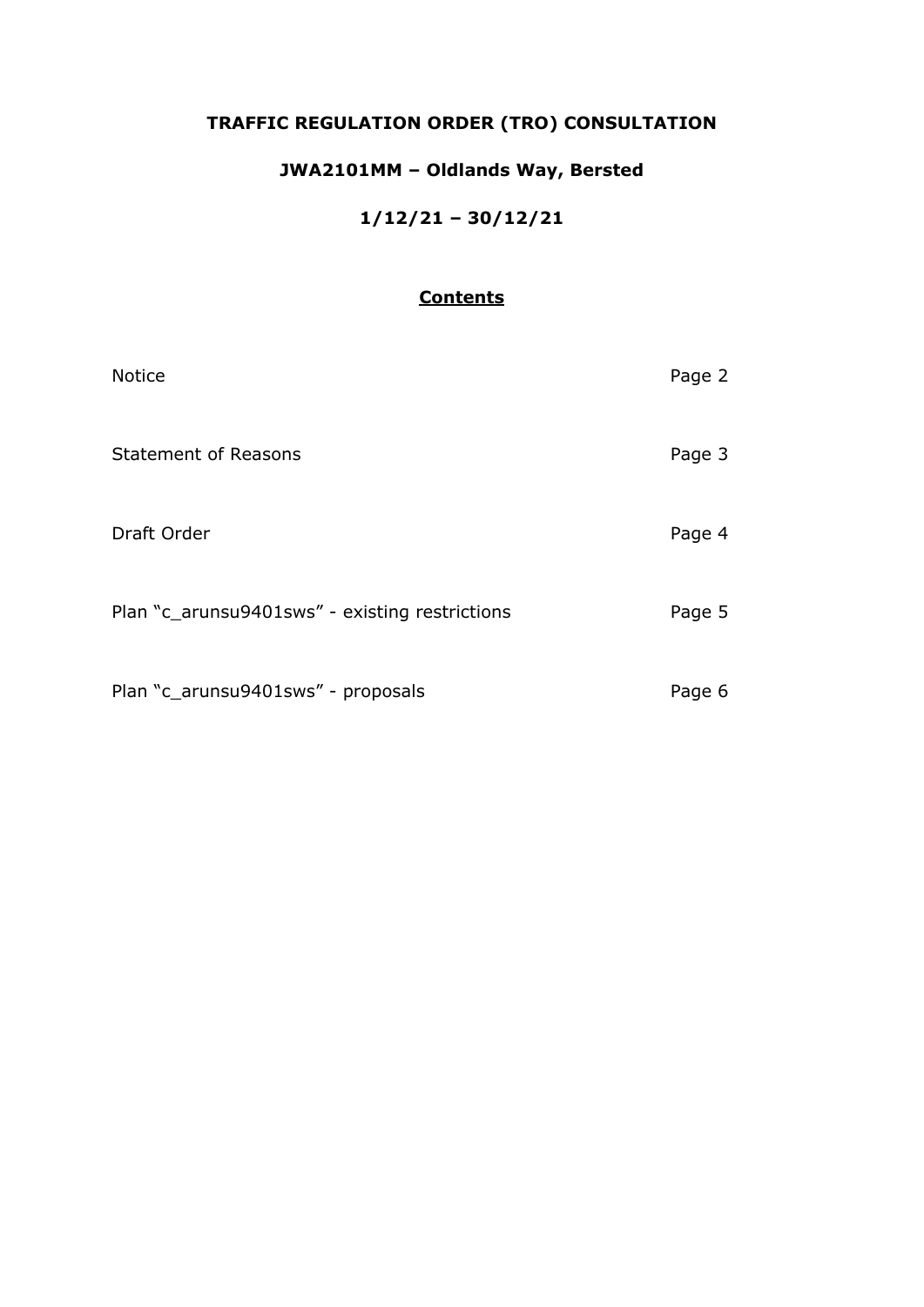#### **West Sussex County Council ((Arun District) (Parking Places & Traffic Regulation) (Consolidation) Order 2010)**

### **(Bersted: Oldlands Way Amendment) Order 2021**

NOTICE is hereby given that West Sussex County Council proposes to make a permanent Traffic regulation Order under the provisions of the Road Traffic Regulation Act 1984, the effect of which will be to prohibit waiting at any time (introduce double yellow lines) on both sides of Oldlands Way in Bersted, in the vicinity of Units 2 and 3 Oldlands Way.

Full details of the proposals in this notice can be viewed on the Traffic Regulation Order page of the West Sussex County Council [website](https://www.westsussex.gov.uk/roads-and-travel/traffic-regulation-orders/). The website includes a response form for any comments or objections.

Due to current social distancing requirements, paper copies of documents will not be available to view in council offices or libraries. People without access to a computer who wish to view details of the scheme should telephone the West Sussex County Council Contact Centre on 01243 642105 to receive the documents by post.

Any comments or objections about the proposal must be received before 30 December 2021. These may be submitted via the response form on the website mentioned above, by e-mail to tro.consultation@westsussex.gov.uk or in writing to TRO Team, West Sussex County Council, The Grange, Tower Street, Chichester, PO19 1RH. For legal reasons, only correspondence including a full name and address will be considered. Please quote reference JWA2101-MM in all correspondence.

Dated this 2nd day of December 2021. Director of Law & Assurance, County Hall, Chichester.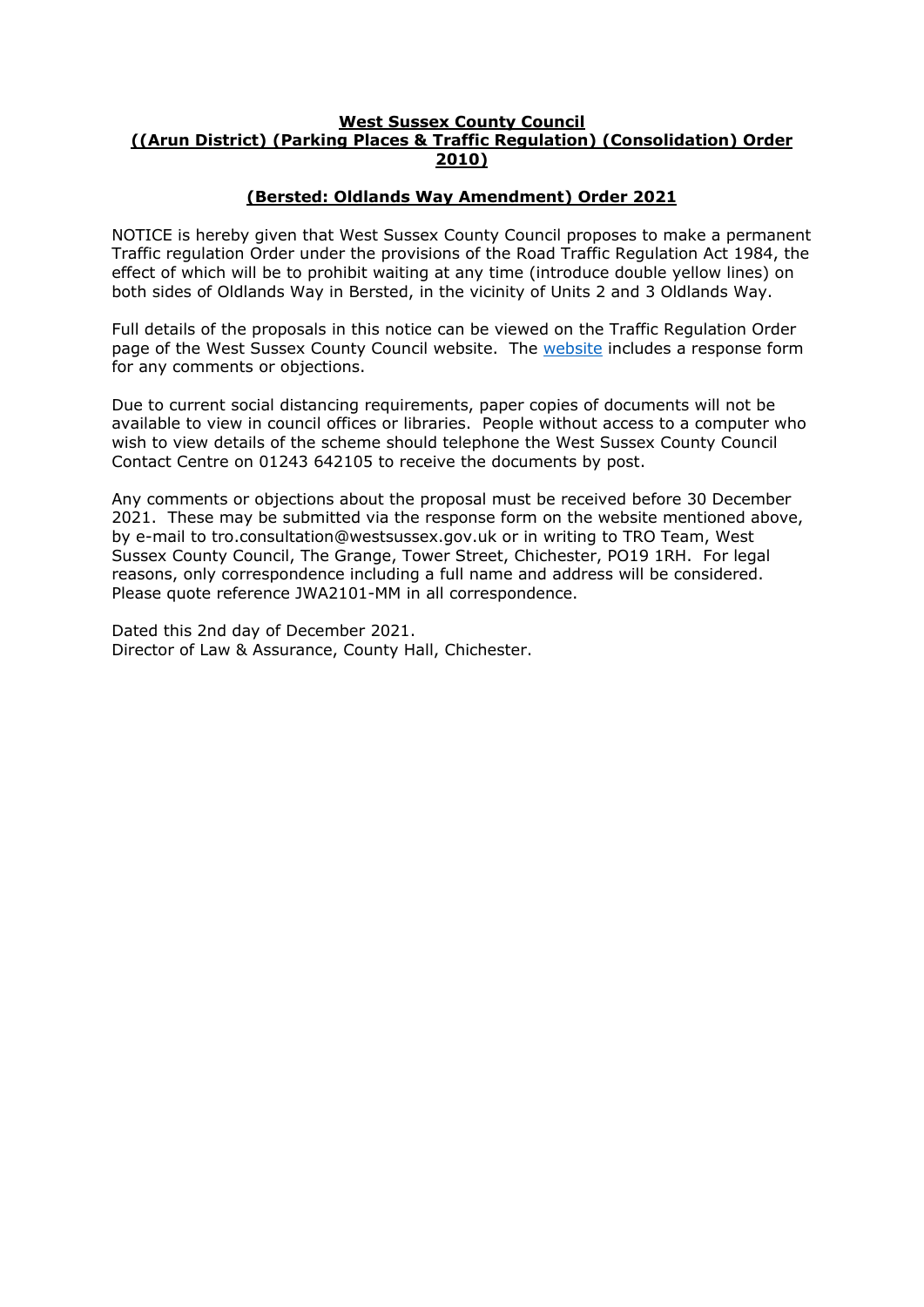#### **West Sussex County Council ((Arun District) (Parking Places & Traffic Regulation) (Consolidation) Order 2010)**

## **(Bersted: Oldlands Way Amendment) Order 2021**

## **Statement of Reasons for Proposing to Make the Order**

West Sussex County Council proposes to make a permanent Traffic Regulation Order that will prohibit waiting on both sides of Oldlands Way in Bersted in the vicinity of Units 2 and 3 Oldlands Way.

Oldlands Way is part of an industrial estate in Bersted and provides access to numerous industrial units which require regular access for Heavy Goods Vehicles. It has been reported that parked vehicles on the affected section of road restrict access for large vehicles into private access roads. A short length of restriction is therefore proposed to improve access while maintaining as much parking availability as possible.

The new order is therefore proposed to facilitate the passage of traffic and avoid danger to persons or other traffic using the affected lengths of road.

The attached drawing, numbered SU9401SWS shows the length of road affected by the proposed order.

Director of Law & Assurance 16 November 2021 JWA2101-MM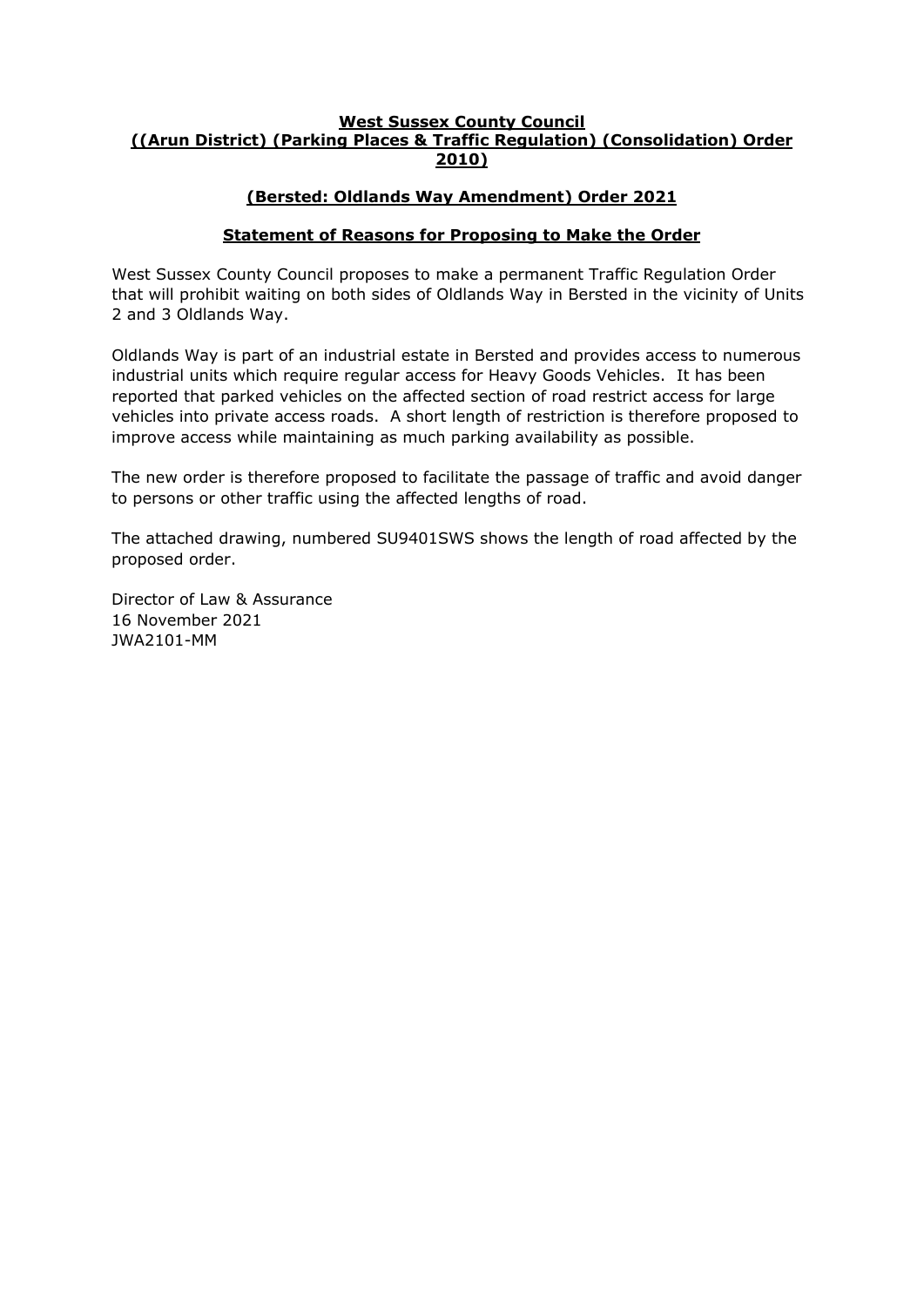#### **WEST SUSSEX COUNTY COUNCIL ((ARUN DISTRICT) (PARKING PLACES & TRAFFIC REGULATION) (CONSOLIDATION) ORDER 2010)**

## **(BERSTED: OLDLANDS WAY AMENDMENT) ORDER 2021**

West Sussex County Council in exercise of their powers under Sections 1 (a) 2 (1) and (2), 4 (2), 45. 46. 49 and 53 and Part IV of Schedule 9 of the Road Traffic Regulation Act 1984 ("the Act") as amended and of all other enabling powers and after consultation with the Chief Officer of Police in accordance with Part III of Schedule 9 to the Act hereby make the following Order:-

- 1. The Order shall come into operation on the \*\*\*\*\* day of \*\*\*\*\* 2021 and may be cited as "West Sussex County Council) ((Arun District) (Parking Places & Traffic Regulation) (Consolidation) Order 2010) (Bersted: Oldlands Way Amendment) Order 2021".
- 2. The "West Sussex County Council ((Arun District) (Parking Places & Traffic Regulation) (Consolidation) Order 2010" is hereby amended by the addition of the plan specified in the Schedule to this Order, attached hereto.

### **SCHEDULE Plans to be Added**

SU9401SWS (Issue Number 1)

) ) ) ) ) ) ) ) )  $\tilde{)}$ 

| THE Common Seal of THE<br>WEST SUSSEX COUNTY COUNCIL<br>Was hereto affixed the |      |
|--------------------------------------------------------------------------------|------|
| day of                                                                         | 2021 |
|                                                                                |      |
| Authorised Signatory<br>.                                                      |      |

JWA2101-MM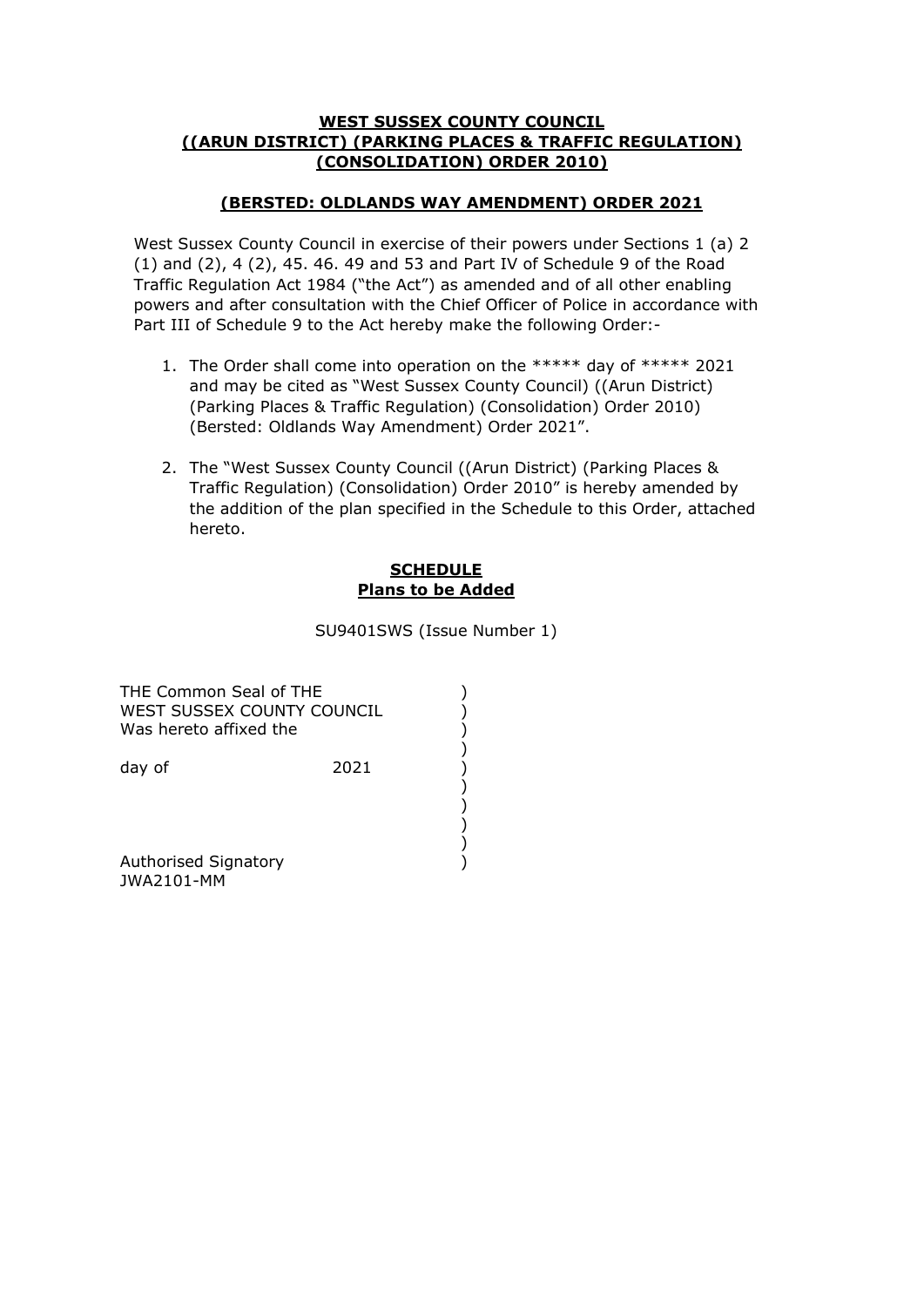| ∖Shelter<br><b>SHRIPNEY</b><br>Garage<br>$W_{O_{7k_{S}}},$<br>FRENSHAM AVE 1 | $\overleftrightarrow{ }$<br>$\leq$<br>$\sqrt{\frac{8}{5}}$<br>$\overline{\phantom{0}}$<br>$\blacktriangledown$<br>$\beta$ | $\approx$<br><b>Tark</b><br><b>STEMMER MAN</b><br>33<br>Southern<br><b>SONVIDO</b><br>Cross<br>Industrial<br>Estate<br>$\frac{1}{2}$<br>ESS<br>120077                                                                                                                                       | $\phi$<br><b>9</b><br>$\leq$<br>Q House<br>Tanks |
|------------------------------------------------------------------------------|---------------------------------------------------------------------------------------------------------------------------|---------------------------------------------------------------------------------------------------------------------------------------------------------------------------------------------------------------------------------------------------------------------------------------------|--------------------------------------------------|
| west<br><b>SUSSEX</b><br>county                                              | <b>West Sussex County Council</b><br>Highways & Transport<br>The Grange<br><b>Tower Street</b><br>Chichester              | ARUN DISTRICT: BERSTED<br>NO EXISTING WAITING RESTRICTIONS                                                                                                                                                                                                                                  | TILE REF NO:<br><b>SU9401SWS</b>                 |
| council                                                                      | <b>West Sussex</b><br><b>PO19 1RH</b>                                                                                     | Reproduced from or based upon 2021 Ordnance Survey mapping with permission of the Controller of HMSO (c) Crown Copyright reserved.<br>Unauthorised reproduction infringes Crown copyright and may lead to prosecution or civil proceedings West Sussex County Council Licence No. 100018485 | SHEET ISSUE NO<br>SHEET ACTIVE FROM -            |



# PAGE 1 OF 2: EXISTING RESTRICTIONS ONLY